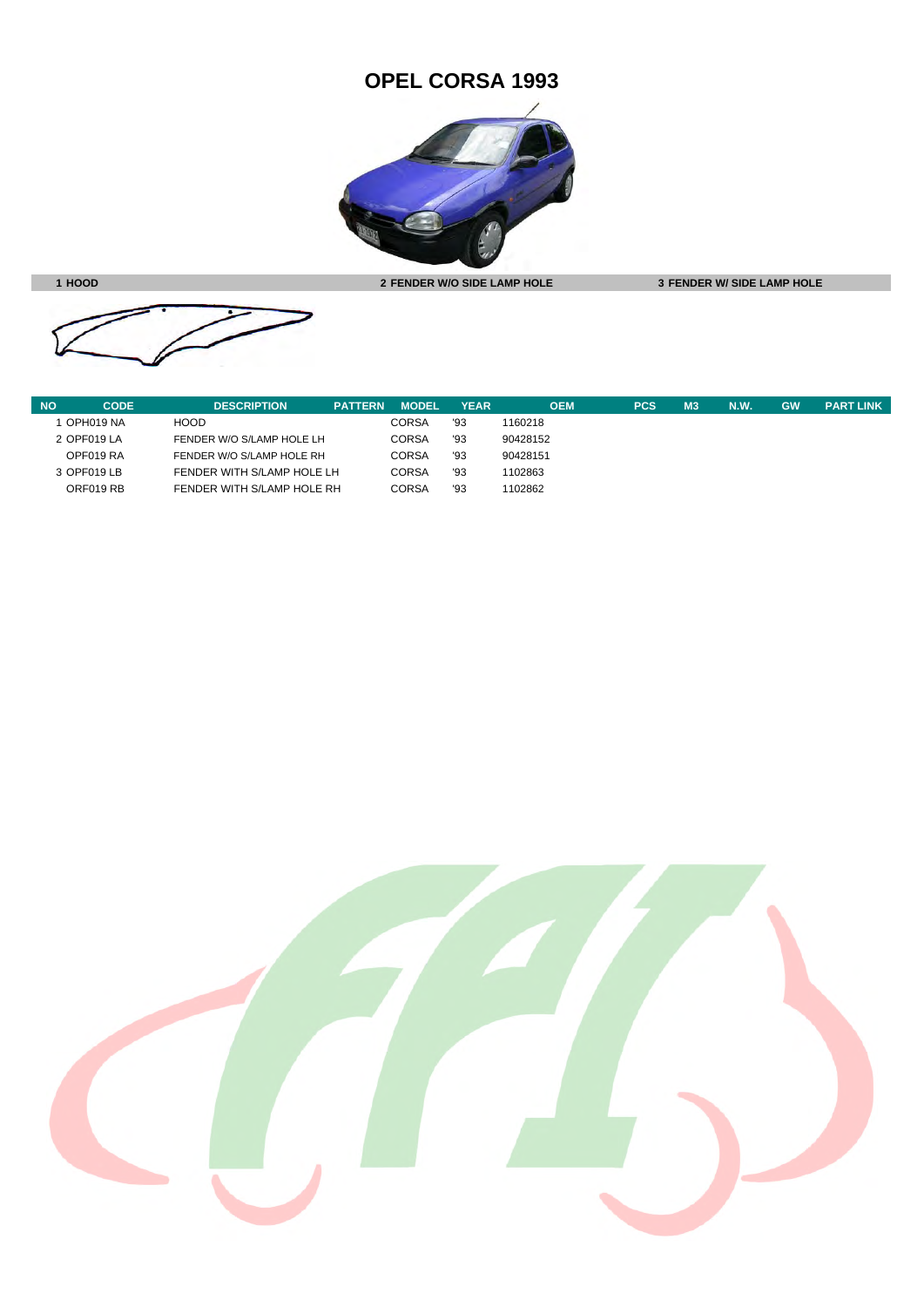## **OPEL CORS 2000-2002**





| <b>NO</b> | <b>CODE</b> | <b>DESCRIPTION</b>           | <b>PATTERN</b> | <b>MODEL</b> | <b>YEAR</b> | <b>OEM</b> | <b>PCS</b> | M <sub>3</sub>    | <b>N.W.</b> | <b>GW</b> | <b>PART LINK</b>  |
|-----------|-------------|------------------------------|----------------|--------------|-------------|------------|------------|-------------------|-------------|-----------|-------------------|
|           | 1 OPB027 NA | <b>FRONT BUMPER BK</b>       |                | <b>CORSA</b> | $'00-'02$   | 93364179   |            |                   |             |           |                   |
|           | 2 OPB028 NA | <b>REAR BUMPER BK</b>        |                | <b>CORSA</b> | $'00-'02$   | 93364255   |            |                   |             |           |                   |
|           | 3 OPB026 NA | <b>REAR BUMPER SMOOTH BK</b> |                | <b>CORSA</b> | $'00-'02$   | 93440535   |            |                   |             |           |                   |
|           | OPB026 NB   | REAR BUMPER TEXTUREED BK     |                | <b>CORSA</b> | '00-'02     | 93439068   |            |                   |             |           |                   |
|           | 4 GRILLE    |                              |                | 5 GRILLE     |             |            |            | <b>6 FOG LAMP</b> |             |           | <b>7 FOG LAMP</b> |
|           |             |                              |                |              |             |            |            |                   |             |           |                   |
|           |             |                              |                |              |             |            |            |                   |             |           |                   |

| <b>NO</b> | <b>CODE</b>           | <b>DESCRIPTION</b>  | <b>PATTERN</b> | <b>MODEL</b> | <b>YEAR</b> | <b>OEM</b>        | <b>PCS</b> | M <sub>3</sub>   | <b>N.W.</b> | <b>GW</b> | <b>PART LINK</b> |
|-----------|-----------------------|---------------------|----------------|--------------|-------------|-------------------|------------|------------------|-------------|-----------|------------------|
|           | 4 OPG023 NA           | <b>GRILLE</b>       |                | <b>CORSA</b> | $'00-'02$   | 93289129          |            |                  |             |           |                  |
|           | 5 OPG025 NA           | <b>GRILLE CP/BK</b> |                | <b>CORSA</b> | $'00-'02$   | 93319999/93360407 |            |                  |             |           |                  |
|           | 6 OPFL023 00 RA       | <b>FOG LAMP</b>     |                | <b>CORSA</b> | $'00-'02$   | 9117662           |            |                  |             |           |                  |
|           | <b>OPFL023 00 LA</b>  | <b>FOG LAMP</b>     |                | <b>CORSA</b> | $'00-'02$   | 9117661           |            |                  |             |           |                  |
|           | OPFL025 RA            | FOG LAMP RH         |                | <b>CORSA</b> | $'00-'02$   | 6005142           |            |                  |             |           |                  |
|           | OPFL025 LA            | FOG LAMP LH         |                | <b>CORSA</b> | $'00-'02$   | 6005132           |            |                  |             |           |                  |
|           | <b>8 INNER FENDER</b> |                     |                | 9 HOOD       |             |                   |            | <b>10 FENDER</b> |             |           |                  |







۸

| <b>NO</b> | <b>CODE</b>  | <b>DESCRIPTION</b>     | <b>PATTERN</b> | <b>MODEL</b> | <b>YEAR</b> | <b>OEM</b> | <b>PCS</b> | M <sub>3</sub> | <b>N.W.</b> | <b>GW</b> | <b>PART LINK</b> |
|-----------|--------------|------------------------|----------------|--------------|-------------|------------|------------|----------------|-------------|-----------|------------------|
|           | 8 OPIF027 LA | INNER FENDER LH        |                | <b>CORSA</b> | $'03-'06$   |            | 10         | 0.0400         | 4.00        | 5.00      |                  |
|           | OPIF027 RA   | <b>INNER FENDER RH</b> |                | <b>CORSA</b> | $'03-'06$   |            | 10         | 0.0400         | 4.00        | 5.00      |                  |
|           | 9 OPH027 NA  | <b>HOOD</b>            |                | <b>CORSA</b> | $'03 - '06$ | 93319858   |            |                |             |           |                  |
|           | 10 OPF027 RA | FENDER RH              |                | <b>CORSA</b> | $'03 - '06$ | 93263177   |            |                |             |           |                  |
|           | OPF027 LA    | <b>FENDER LH</b>       |                | <b>CORSA</b> | $'03 - '06$ | 93263176   |            |                |             |           |                  |
|           |              |                        |                |              |             |            |            |                |             |           |                  |
|           |              |                        |                |              |             |            |            |                |             |           |                  |
|           |              |                        |                |              |             |            |            |                |             |           |                  |